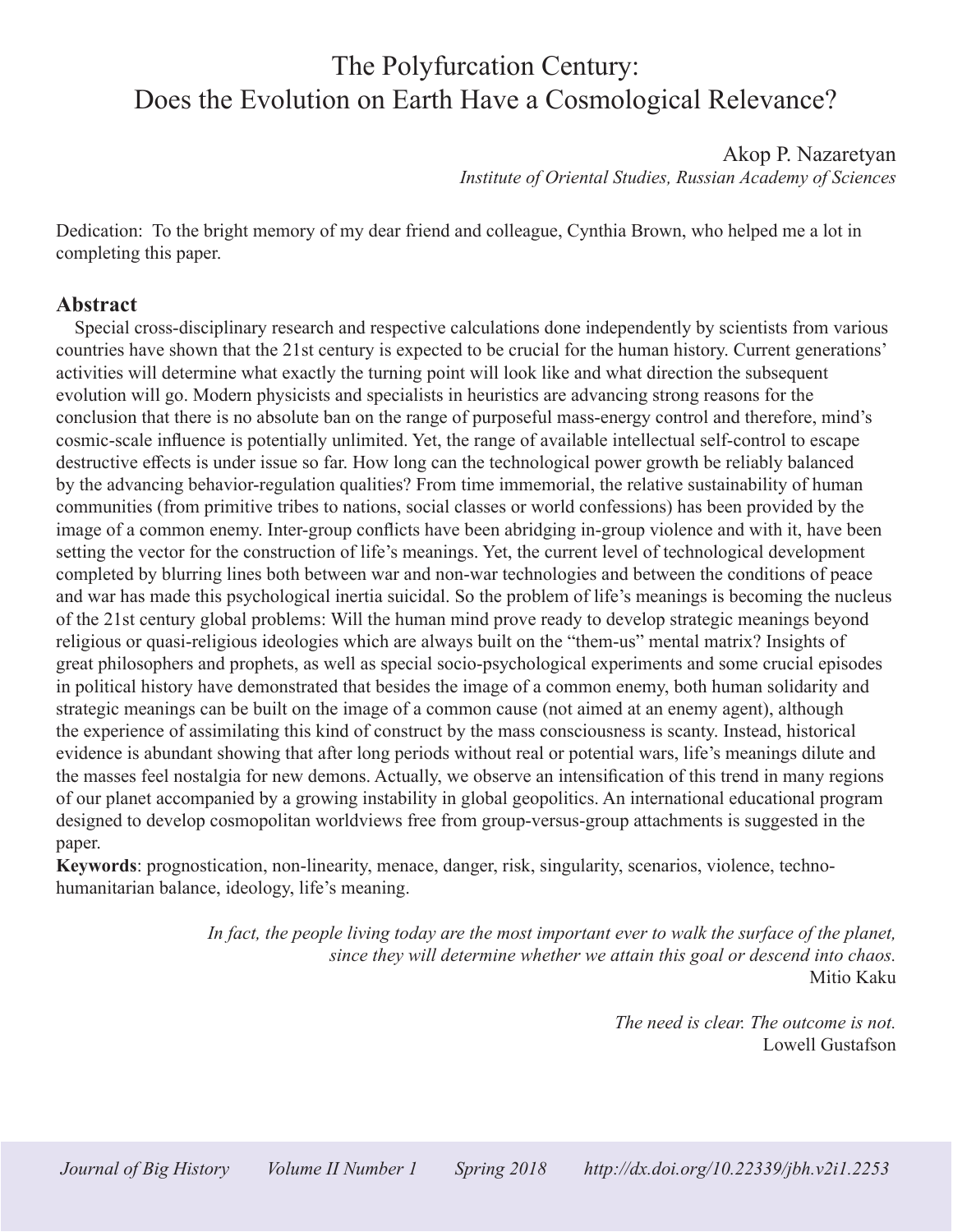## **To Start With: Comments on Methodology**

*Generals are always prepared to fight the last war.* Winston Churchill

In 2016, the Nobel Peace Institute held an international academic discussion on the mechanisms of violence, war and peace (see [1] and others). Most participants came to the conclusion that sharpening tensions in current political relations made a new world war inevitable in the 21st century. It is worth mentioning that the "world war" concept clearly reminded images from either the first or the second halves of the 20th century (which had been essentially different), and afterwards, in February 2017, the Swedish government re-introduced the army draft, which had been canceled seven years earlier.

This looks like the effect that sociologist Robert Merton called a self-fulfilling prophesy [2, p.477]. Later, an additional term self-NON-fulfilling prophesy emerged in the relevant literature. It implies that an opportune warning can help an escape from unfavorable developments or, inversely, an excessive confidence in one's coming success can interfere with the expected achievement. I will show, below, that the quality of projections and people's attitude to them has become a challenge to world civilization's destiny…

In December 2016, the Global Challenges Foundation in Stockholm invited me to write an analytical paper on the challenges that humanity faces in the 21st century. The invitation was willingly accepted, as my many years' experience in political psychology and system forecasting helps select points of importance in the continuing discussion. A journal version of the paper is offered here for readers.

Historical experience in social prognostication shows that the major cause of errors has been authors' propensity to linear extrapolations, which is consonant to hard determinism in classical science. Post-classic science has essentially changed attitudes to the concepts related to chance and nonlinearity

and respectively, to the role of mental factors in the course of events. Modern methods are synthesized in synergetic (complexity theory) patterns, so far as they emphasize the instability phases and palliative scenarios and always mention the price for progress in any crisis solution; thus human thinking and will are involved in global causalities. Nevertheless, the scope of subjective influences is disputable, so that even though a model looks formally nonlinear (with exponential curves, etc.) the nonlinearity gradient, if underestimated, entails blunders.

The underestimated subsequent deflections from a linear model are in turn conditioned by two circumstances. First, by the short retrospective distance to be extrapolated, i.e. the most apparent current trend is transferred into an indefinite future. Second, by the insufficiently system oriented property of the analytic model: the extrapolation is inferred from separate fields like economy, power industry, demography, ecology and so on. This smoothes the "subjective" factors and causes inadequate appreciation of the actual opportunities and challenges. Meanwhile, comparative historical research shows that the specific weight of mental reality in the systemic causalities has been progressively growing and has achieved a very high magnitude.

"Challenge" in modern psychology of social security is a complex concept composed of three variables: menace, danger and risk [3]. Menace is any event that can damage the agent's interests. A living organism, even more a human individual or a society, permanently exist in the condition of outer and inner menaces which don't produce dramatic effects until the agent successfully copes with them. Danger is a more delicate variable: it is described as a relation of the menace to the agent's readiness to withstand it. Finally, risk is the probability of danger increasing in case of either certain activities or inaction.

Lowered menaces can provoke growing dangers in certain situations and vice-versa. A textbook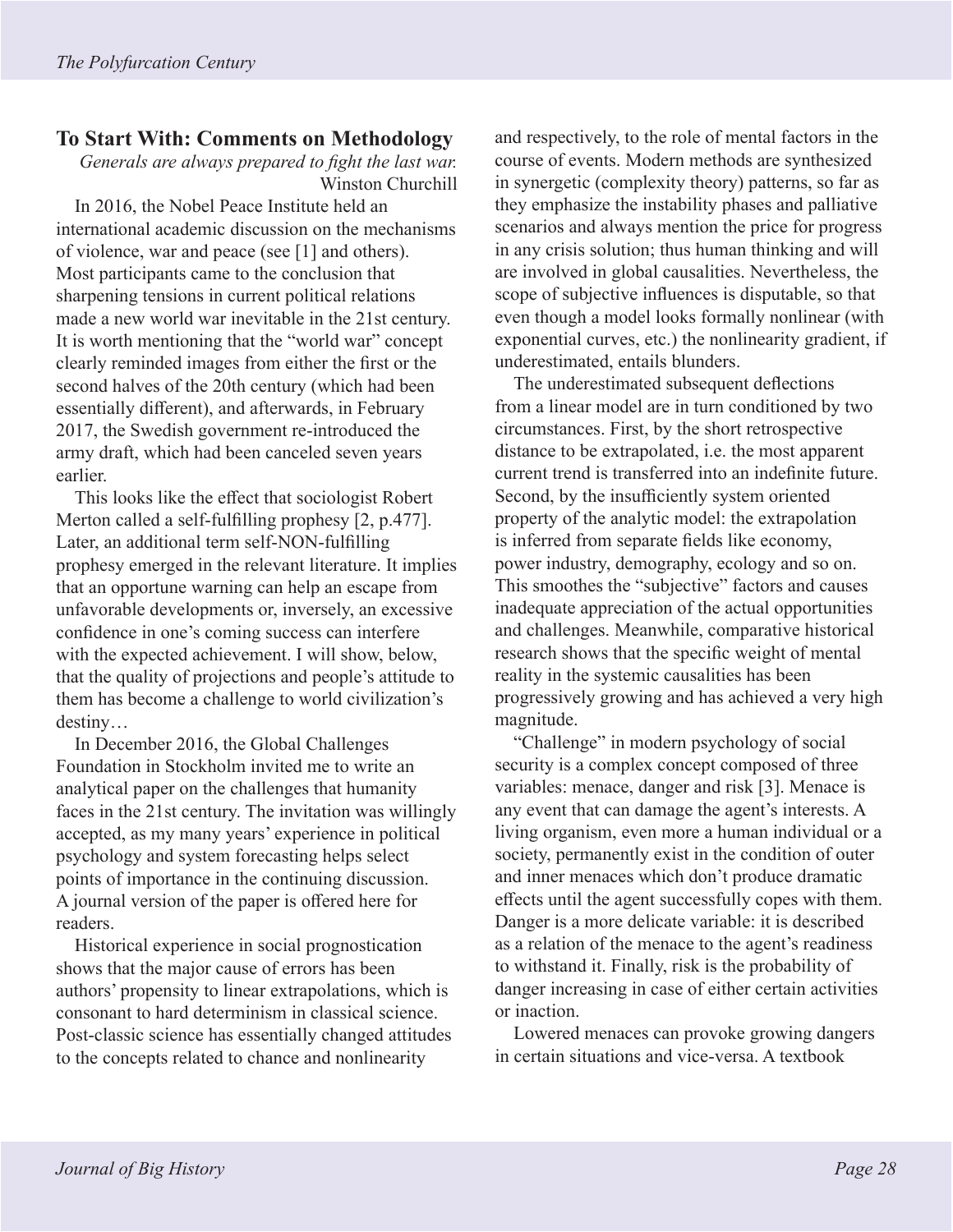example: whereas there are considerably more menaces outside one's place of residence, accidents and injuries (up to sudden deaths and killings) are more frequent at home. Having left the dwelling, one remembers about probable menaces, is more concentrated and ready to face them, while back at home, he/she relaxes and thus runs into unexpected troubles. Danger essentially increases in two cases: if one ignores, underestimates or neglects the menace and, on the contrary, if "the rabbit's attitude" entails the feeling of doom and one's own helplessness.

These definitions especially matter when we discuss the planetary outlook. With that, a predicting value essentially depends on how much the trends picked for extrapolation correspond to the prognostication scale and tasks. The actual historical situation is such that effective patterns of the future require a maximal retrospective distance and the systematic involvement of disciplinary fields from cosmology to psychology. This is now available in view of the fundamental scientific discoveries of the latest decades, which give us a new background to estimate the planet's observable futures.

## **Mega-History: A Cross-Disciplinary Research Project**

*...By now, this is the most complete knowledge about you and me, about why we do exist and why we are so as we are, about what might follow us and to what extent this depends on each one.* Yakiv Osvitleny

An empirical data array had been accumulated by the 1980s to argue



Fig.1. The Stages of Cosmic Evolution (by Eric Chaisson)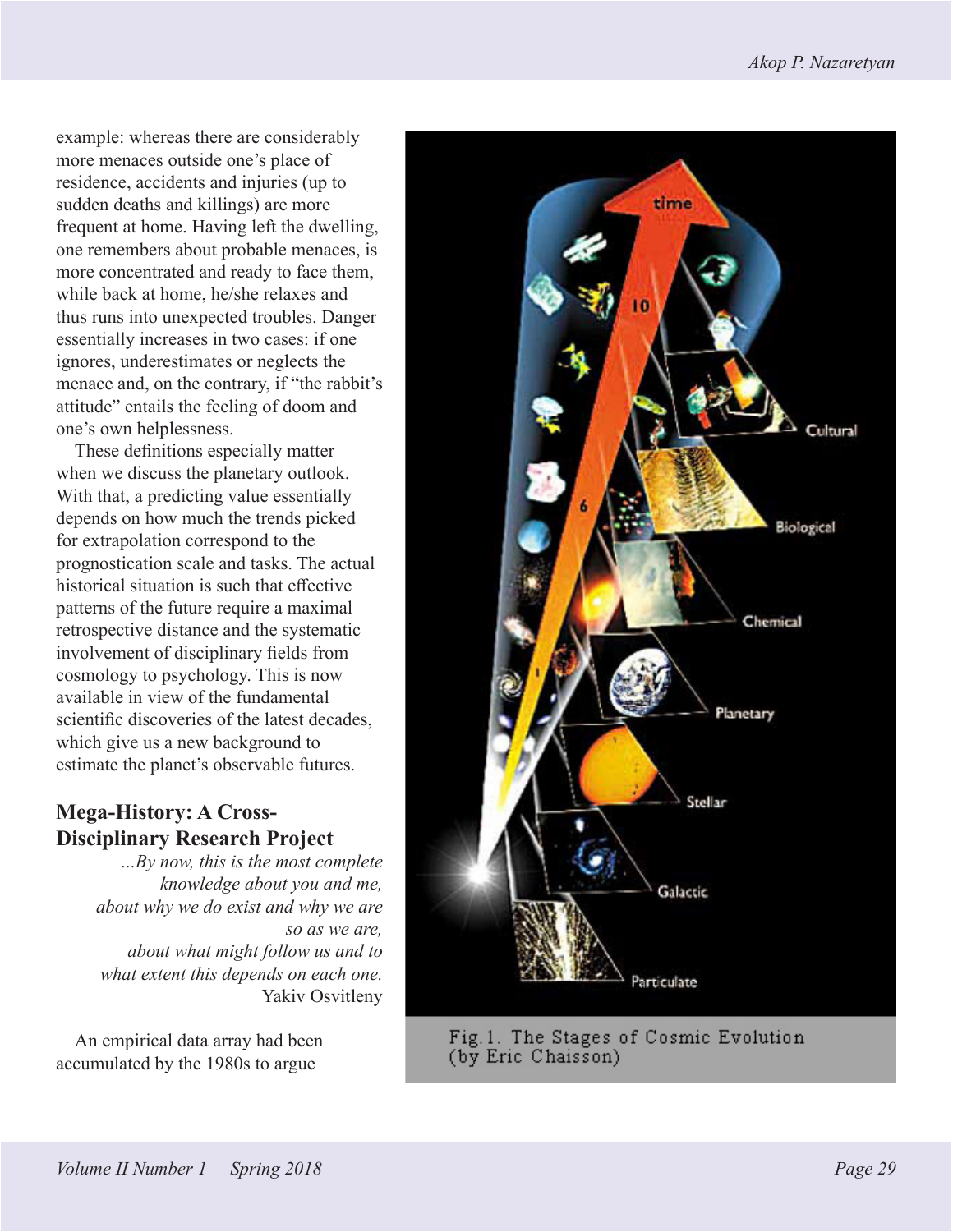that social history, prehistory and the histories of biosphere, Earth's crust and cosmos were a single process. We could distinctly trace back common vectors of the consecutive transformations over a period of almost 14 billion years, to the very horizon of actually available retrospection, the "Big Bang". The Metagalaxy has been successively evolving towards more and more complex and sustainable farfrom-equilibrium conditions. Scientists from various countries and fields began to speak about a universal evolution, and a research project appeared aimed at an integrated image of the past, variously called Mega-History, Big history (see [3-13] and others).

The mega-trend of increasing complexity apparently contradicts the suggestions inferred from the classical natural history (time as growing entropy; heat death theory), but it is reliably corroborated by the empirical data in modern sciences and humanities; therefore, astrophysicists have to distinguish between the thermodynamic arrow of time and the cosmological arrow of time (see Fig.1) leaving under issue their causal relations.

The arrow looks rectilinear on Fig.1 yet the cumulative changes have not, in fact, been uniform. The first billions of years after the Big Bang, evolution had been slowing down until heavy elements were synthesized in the depths of first generation stars and ejected into the cosmic space by supernova explosions. This initiated an additional self-organization mechanism with competition for free energy (heavy elements unlike light ones need energy from outside). Thus about 10 billion years ago, as evolution went on its way towards organic molecules and living matter, the slowdown changed into acceleration: "the two hoses" of the universal evolution (see Fig.2).

The Solar system emerged nearly 4.6 billion years ago, and the first signs of living organisms on Earth are recorded since about 4 billion years ago. Recent discoveries in paleontology, biophysics and cosmology have reinforced the hypothesis of life's cosmic origin: the first organisms supposedly

emerged somewhere in the Milky Way Galaxy, were carried by meteorites and nestled on all of the suitable planets during about 240 million years (one



Galactic year). In particular, their first signs on Earth precede the appearance of the oceans [14, 15]. Some astrophysicists argue that highly intensive meteorite activity on the early stage of Solar System formation more than once brought primitive organisms to the Earth crust, but each time they were destroyed by the same bombing process. Life finally nestled only after the bombing had relatively reduced [16].

Anyhow, our planet was likely one of multiple points on which further cosmic evolution was localized. The important thing here is that the acceleration continued and followed an astonishingly regular regime. A series of independent calculations done by Australian, Russian and American scientists, who used different sources and even different mathematical instruments, show that the time periods between phase transitions in biospheric, pre-social and social evolution have been shortening in a simple logarithmic fashion for 4 billion years [15, 17-19] (see Fig.3).

These calculations disavowed the "exogenous" approach to explain the catastrophes and crucial episodes in both social and biospheric histories, in which analysts search for external causes like geologic, climatic or cosmic cataclysms, although this each time required artificial assumptions. In the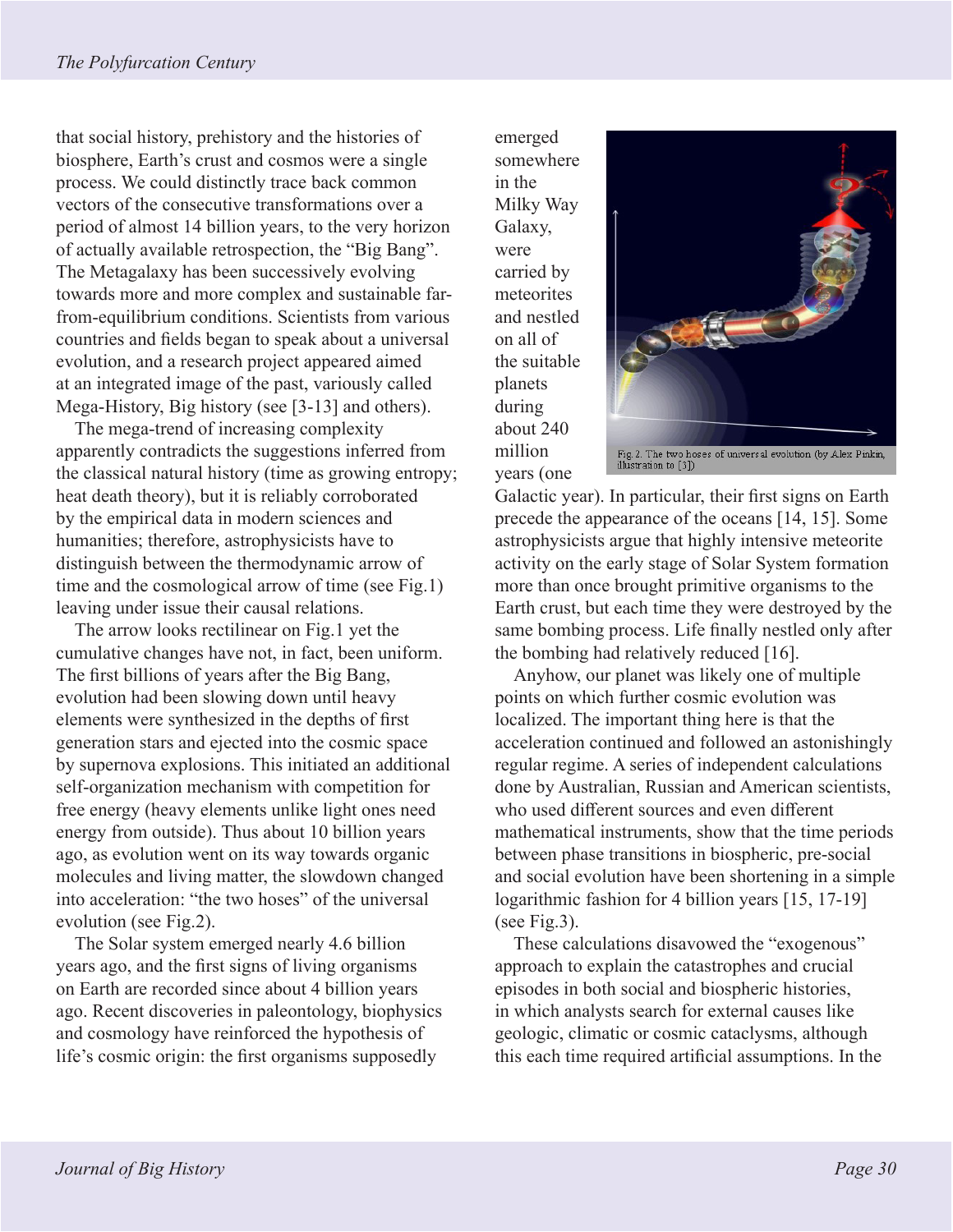

Fig.3. Scaling law in the phase transitions (by Alexander Panov [16]).

new version, the story looks different. Continents have been drifting, magnetic poles shifting, big meteorites falling down, powerful volcanoes erupting and climate repeatedly changing during the 4 billion years; later on, the wayward Homo sapiens intervened with their "free will" and never-ending extravagances, and about 10 thousand years ago (the Neolithic) the anthroposphere started to arise; nonetheless, the global transitions each time preceded by crises and catastrophes followed the logarithmic succession.

This paradoxical fact turns us to the synergetic pattern of delayed dysfunction [3]. The accumulation of negative effects of a sustainable non-equilibrium system's (biosphere and, later, society) antientropy activity entails, over time, environmental degradations which devalue the old mechanisms of sustainability and extensive development. Thus the outdated mechanisms provoke a catastrophic entropy growth, so that the system's subsequent

viability requires more delicate mechanisms and advanced "intelligence". The global crises caused by the biosphere's or society's own activities have been each time solved by means of deep reconstructions and archaic subsystems' cutoff, like extinction of species and the destruction of social-natural entities.

Careful analysis of the crucial episodes shows that, over and over again, the events could have developed otherwise. The evolution of biosphere and later anthroposphere could have collapsed in a global catastrophe (the simple attractor, in synergetic terms) or have been suspended (the horizontal attractor) and slowly degraded with time. Yet, we live on this planet thanks to the fact that evolution has moved towards the vertical attractors in each turning point, that is, global sustainability has been each time reestablished by means of the explosive growth in the global system's complexity and its aggregate intellectual quality; this cost catastrophes of many separate subsystems, but it ensured new global sustainability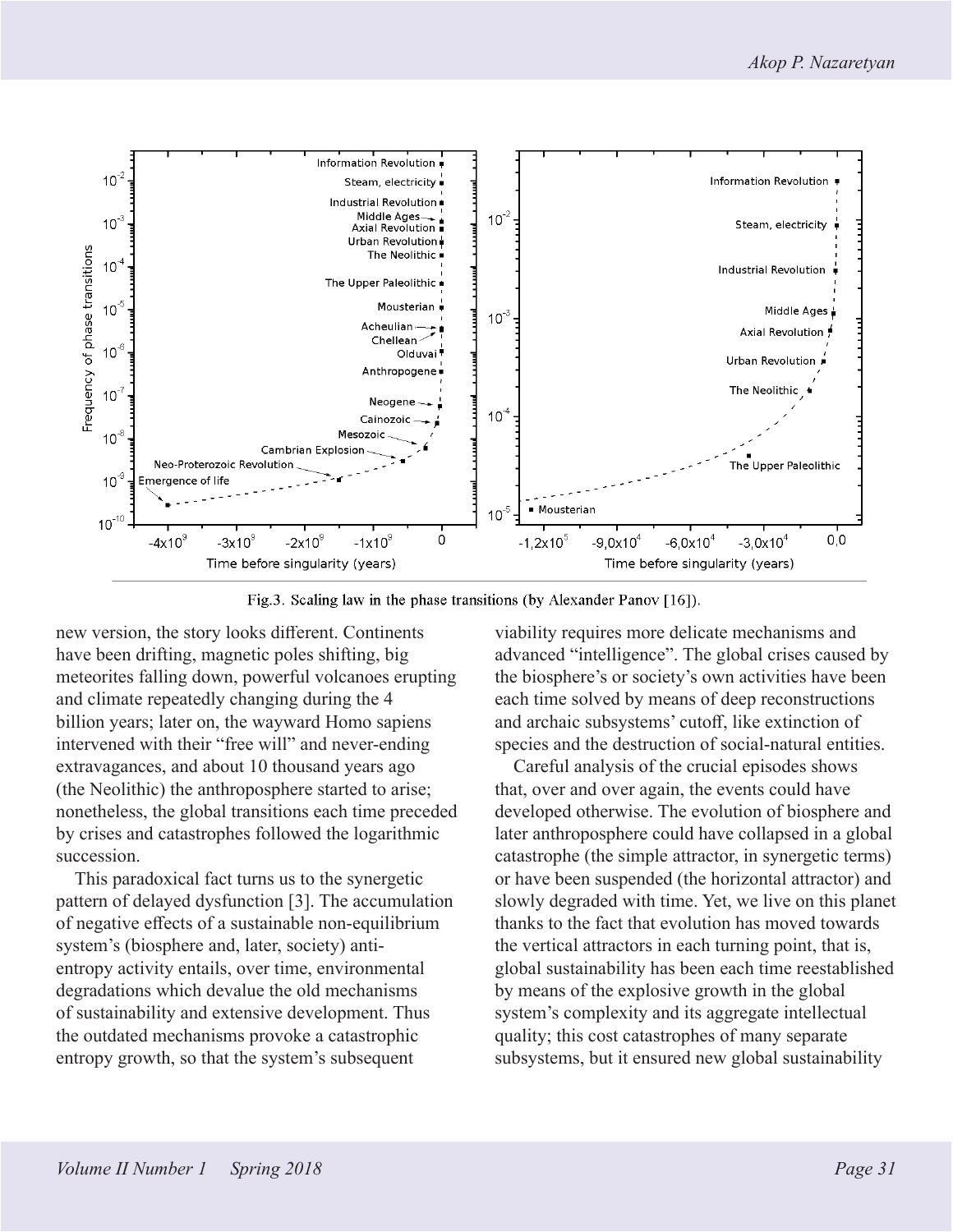on a higher and higher level of non-equilibrium. One more consideration originates from the General System Theory's implementation principle: all possible events do happen. From that, we must assume that alternative scenarios are performed in multiple points of the Universe and very few of the evolving planets achieve a level comparable to the one we find on Earth [3].

### **The Singularity Puzzle**

*The ever-accelerating progress of technology and changes in mode of human life… give an appearance of approaching some essential singularity in the history of the race beyond which human affairs, as we know them, could not continue.* John von Neumann

Having extrapolated the hyperbolic curve into the future, the researchers have come to a nearly unanimous (ignoring the individual interpretations) and even more striking result: around the mid 21st century, the hyperbole turns into a vertical. That is, the speed of the evolutionary processes tends to infinity, and the time intervals between new phase transitions vanish. The point on which the value of a function becomes infinite is called the singularity; therefore, the mentioned mathematical inference has been designated by the authors' names as Snooks – Panov's Vertical or Kurzweil's Singularity [20, 21].

The Mega-history inferences are corroborated by the calculations based on more particular parameters, like the accumulation of the genetic burden because of falling children's mortality and growing longevities, etc. Indeed, our civilization seems to be approaching at a growing rate the polyfurcation point whose planetary (and cosmic?) significance exceeds all the foregoing phase transitions. Thus, the fourbillion-year-long evolution intrigue will be solved somehow or other during the current century. Crossdisciplinary investigations applying a synergetic pattern help discern three attractors beyond the

mathematical Singularity, with a set of scenarios within each one.

1. Transition to history's "descending branch". European philosophers wrote a lot about this perspective in the 18th-19th centuries; yet they saw external reasons (like Earth aging or the Sun blowing out) and used to put this transition off many thousands, millions or hundreds of millions years in future. Now we see that the cause of history exhaustion can be exclusively humans' own activity and that the timetable amounts to decades. As we trace onward various anthroposphere and biosphere degradation scenarios we find that the process can continue from several days to millennia; anyhow, the simple attractor is that Earth will become a "normal" cosmic body like the Moon or Mars free from res cogitans and living matter at all.

2. Evolution's suspension guaranteed by a shift of core social activity to virtual reality – horizontal attractor. The "hang-up" may be long-term, but sooner or later, the escapist civilization will be absorbed by the growing universal entropy.

3. Transition from evolution's planetary phase to the cosmic one. This doesn't look idyllic either, since the cosmically relevant phase implies radical transformations in the mind's conditions, qualities and substrates (like manmachine structures and so on) as a premise for subsequent development: progress has never been the way "from the worse to the better" but just an alternative to the system's destruction.

## **Is a Cosmic Perspective Possible?**

*Probably, the "Silence of Cosmos" simply means that not a single planetary evolution has so far given birth to intelligence commensurate to its cosmic destination.* Vazgen Garun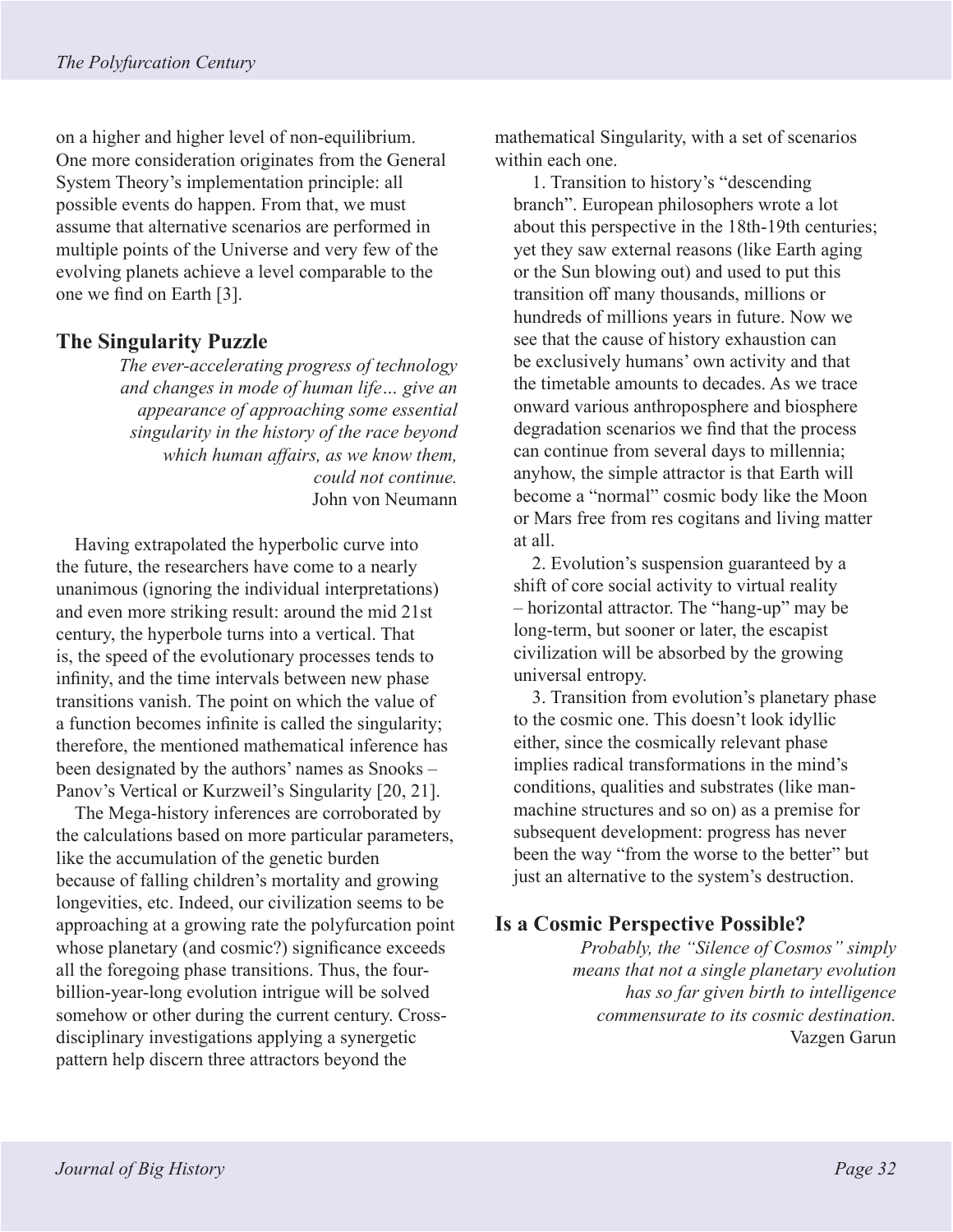Up to the end of the 20th century, most of respectable astrophysicists shared the belief that life, society, culture and mind were nothing but epiphenomena (side products) of material structures' blind game, without any potential influence on cosmic developments and doomed to dissolve in the ruthless universal entropy. The Nobel Prize winner, Steven Weinberg [22], expressed this common belief by noting that only the awareness of the unavoidable end imparts a color of a "high tragedy" to the "farce" of human existence. Moreover, according to the extreme version, what we call evolution is in fact an irreversible entropy growth in the Universe and humankind with its crazy ambitions is the "cosmic trash". Some Soviet astrophysicists or descendents from the USSR influenced by the "Russian Cosmic Philosophy" ventured to assume humans' potential intervention in the cosmic-scale processes and strategic perspectives; yet this was rather an exotic position in the 20th century science.

Following relevant papers from the late 1990s on, we can see that the conceptual mainstream has considerably changed. Abundant arguments for the assertion that consciousness is not a side product, but a "cosmologically fundamental fact" and it can conclusively influence subsequent evolution of the Metagalaxy, are widespread in recent astrophysical books and articles outside Russia (see [23-26] and others). The authors argue that no "physical laws" impose an absolute ban on creative engineering. Even before, studies in gestalt-psychology and heuristics had demonstrated that any boundaries were creatively surmountable by a change of the cognitive meta-system [27]. Specifically, those parameters of the problem situation that are uncontrollable constants inside a certain model become manageable variables within a more complex meta-model; this implies that both the range and scale of purposeful control of mass-energy flows are potentially unlimited.

Yet, if this is so, cosmos should be full of powerful civilizations! With up-to-date high tech, astronomers

discover on average weekly a couple of new planets outside Solar system and several ones rather similar to Earth by their parameters have been lately found. However, all efforts to register a slightest intelligent activity sign remain fruitless. Thus the so-called Fermi Paradox ("Where are they?"), which was worded by the Italian physicist in the early 1950s (see in [28]) sounds more and more actual.

## **Technology, Psychology and Social Viability: The Law of Techno-Humanitarian Balance**

*We have created a Star Wars civilization, with Stone Age emotions, medieval institutions, and godlike technology.* Edward Wilson

To explain the paradox, the scientists referred to technical and conceptual troubles, but lately the "humanitarian" side has gotten growing attention. Summarizing diverse data from cultural anthropology, history, historical sociology and psychology concerning anthropogenic catastrophes, researchers have found a regular relation among three variables: technological potential, quality of cultural control (actual values and norms) and social sustainability: the law of technohumanitarian balance. Namely, the higher is the power of production and war technologies, the more advanced behavior-regulation is required to enable self-preservation of the society [3, 21]. As soon as mind achieves power which is not compensated by adequate aggression-retention, it becomes destructive and in the short run, self-destructive for the society.

Each new technology (not only military) carries new menaces that entail catastrophes; their danger declines after social psychology and culture have adjusted to them. As special investigations show, many flourishing societies' tragic destiny was due to the unreadiness to cope with their own increased power, so that the natural or geopolitical backgrounds of their existence were subverted. History was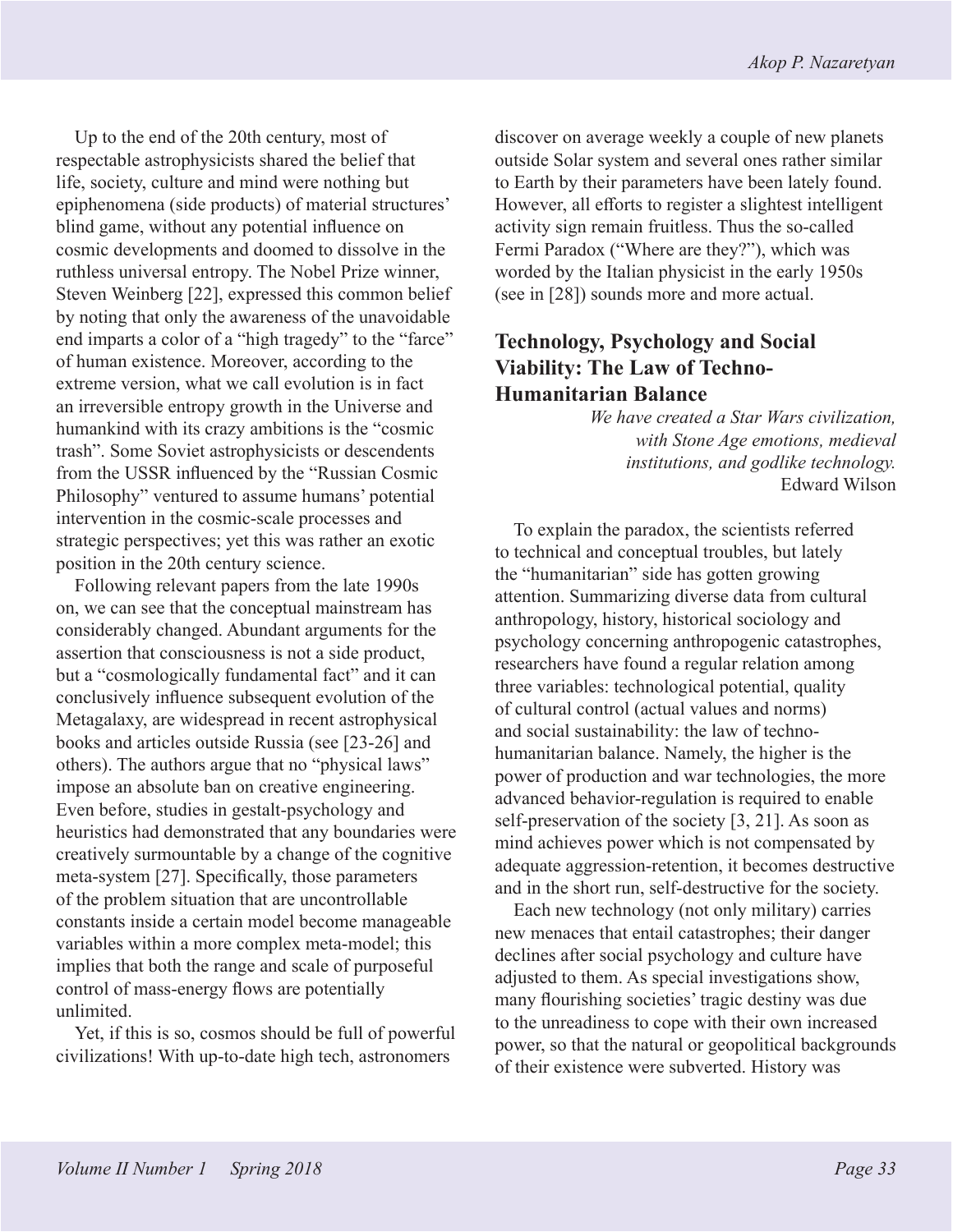continued by those who managed to balance their values and norms of activity with the new technologies within the proper time, and the selection of viable social organisms was intensified by global anthropogenic crises. The dramatic "scrapping" of imbalanced societies has entailed important positive consequences as well: while both the destructive power of technologies and the demographic densities have been increasing, the societies' Bloodshed Ratio (the ratio of the average number of killings per unit of time to a population size) has been nonlinearly but successively falling down. This paradoxical fact was first demonstrated with figures by the German sociologist of Jewish origin Norbert Elias (who had lost his relatives in the Holocaust and managed to escape from his motherland) in the late 1930s [29] and later confirmed by new independent anthropological, sociological and psychological researches [30-36].

Thanks to this historical trend, humanity in a whole, unlike many regional communities, has so far managed to rain in the increasing power of its tools. Yet, having accepted potentially unlimited capabilities of the technological intelligence, we are not ready to estimate confidently the perspective of its humanitarian constituent. What can play a fatal role in the destiny of Earth or any other planetary civilization are the incommensurable ranges of self-control – aggression-restraint and sublimation – and the natural power manipulation. Finally, any intelligence originated in a planetary evolution fails to restore its inner balances and destroys itself before it achieves the cosmically relevant stage. At best, we can suggest that very few technologically developed civilizations (perhaps, a single one) prove able to overcome the borderline between planetary and cosmic stages. The rest, as well as the biospheres that interrupt their evolution at earlier stages, remain universal evolution's waste products by implementing all of the deadlock strategies in universal natural selection. Will Earth civilization be among them?

#### **Peace and War: The Diffusing Criteria**

*This is the way the world ends, Not with a bang but a whimper.* Thomas Stearns Eliot

The "global crises" concept dates back to the 1950s; humanity was then on the brink of a nuclear war. Thanks to a series of unprecedented international compromises in the 1960s, a brittle military and political equilibrium was settled; psychological adjustment to the nuclear menace restricted the danger of a total catastrophe. Yet the shock experience which supplemented the tragedies of the two world wars increased awareness of planetary interdependencies, on the one hand, and anxiety about the future, on the other. Since the early 1970s, the attention of scientists and the public was reoriented on expected global risks. The unparalleled and geographically unequal demographic growth, the coming exhaustion of energy, sweet water and atmospheric oxygen and the other causes of apprehension became issues for passionate discussions.

The debates concerning current and predicted menaces essentially influenced politicians and the public and favored the satisfactory completion of the 20th century. Panhuman success was due to the fact that the main menaces had been discovered and overcome in proper time. New generations have not yet fully appreciated the greatest achievements like the mutual non-use of nuclear weapon, the ban on nuclear tests in atmosphere, hydrosphere and cosmos, and the global ecological measures. These were unprecedented breakthroughs, which have made possible our current existence. For the first time in human history, a new kind of non-confrontational political coalitions emerged, which were not aimed against an enemy agent, but cemented by a faceless (free from a subject for common hatred) threat of total collapse. This was the way human culture and psychology were adjusting to nuclear technologies, like long before they had adjusted to firearms, iron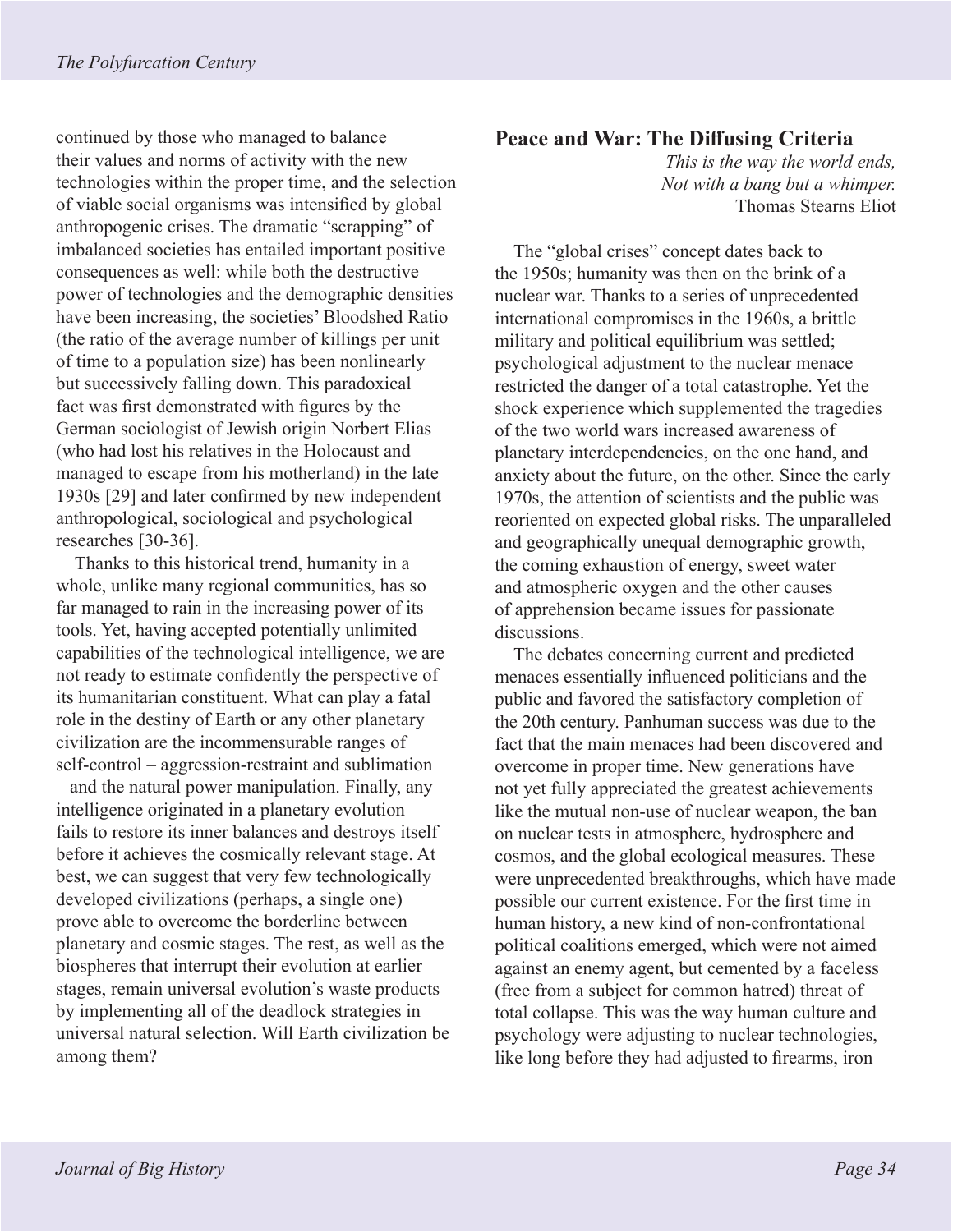weapons, and so on back to the primary choppers by which Homo habilis used to crush one another's skulls 2.5 million years ago.

Nowadays, most papers on global prognostication either design an unconditioned and cloudless progress or turn us back to the late century conflicts (a recent brilliant example is mentioned in the beginning of this paper). Meanwhile, as we compare up-to-date global problems to large-scale historical precedents and analyze advanced scientific projects, we find reason to suggest that most of expected threats are potentially surmountable by means of "exponential technologies". This refers both to demographic growth, energy and other resources exhaustion (7.5 million hunters-gatherers were enough to cause ecosystem destructions and the biggest part of mega-fauna extinctions all over the Earth at the height of the Upper Paleolithic) and genetic burden accumulation, etc. However, each technology implies new menaces and respective dangers and risks caused by belated understanding. Their substance as a whole is not reducible to what humanity faced in the 20th century.

Thus, nuclear war risks have overshadowed a new unexpected menace that scarcely loomed up more than half a century ago: the lines between the conditions of peace and war started to blur. In our calculation, up to 25 million people died in the socalled "Cold" War, although we could register no more than four officially declared wars after 1945 and these were not the most large-scale or sanguinary ones (like the Honduras – Salvador "Football War" in 1969) [3]. Since the Nuremberg Trial condemned "war" as an outrage on humanity, most armed conflicts were accompanied by the inexhaustible euphemisms, sometimes rather absurd ones, like the "humanitarian bombardment" in Yugoslavia, 1999.

Since then, it has been more and more difficult to distinguish between war and peace, which was completed by the blurring lines between war and non-war techniques. The computer engineer, Bill Joy [37], noticed in 2000 that the weapon of mass destruction century was giving place to the century of knowledge-enabled destruction. Unlike the ballistic rockets and nuclear warheads, the newly developing technologies, every day cheaper and more available, are slipping out of governmental control and falling into the hands of irresponsible fanatics or of simply oafs.

Besides, after the bipolar world was destroyed in the 1990s, the state leaders' political thinking has been losing its quality as well. The grand masters of the 1950-80s have been replaced by lowergrade players without their predecessors' habit of estimating several moves ahead. The new leaders, therefore, are facing one boomerang effect after another on the international scene. Since the bipolar worldview conserved its dominance, this turned by a pathology of poles in the global geopolitics by the beginning of the new century. On one pole, we found the Western elites, still infected by the euphoria of "Cold War" victory and an irrational craving for new and new "small victorious wars" under the pretext of forced democracy spreading. The other pole, emptied after the USSR defeat, was filled by terrorist groups and gangs, the ones that had been cherished by the opposing military blocks in their time and then left alone by the bosses and thus grew wild. (Similar situations are well-known in ecology: for instance, after wolves are shot out, their niche is occupied by the feral dogs.)

The historical situation on the whole remains highly ambiguous. In 2003, the Royal astronomer of Great Britain Sir Martin Rees [38] appraised Earth civilization's chances to survive the 21st century as 50:50, which corresponded to our own scenarios at that time. Indeed, the 2000s were marked by the historical record of nonviolence: the UN and the WHO data reflected an unprecedentedly low Bloodshed Ratio, so that the overall violent deaths in international, everyday conflicts and political repressions during the decade were yearly less than the number of suicides [39, 40]. Yet, since 2011, further developments haven't followed the optimal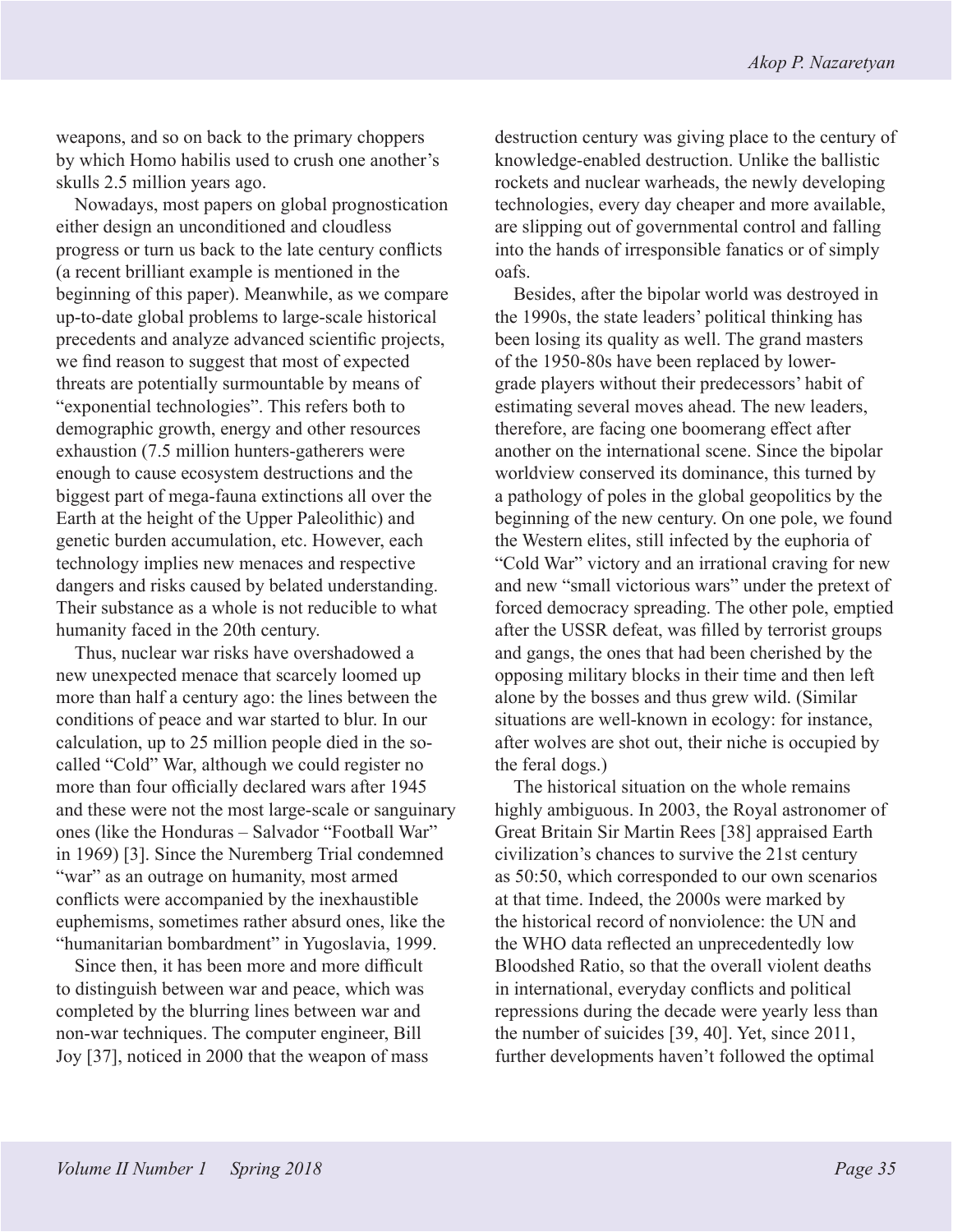scripts. A nuclear war is actually considerably less probable than it was in the 1950-60s, as far as humanity has adjusted to this menace. Yet in the developing technological and geopolitical situation, a global catastrophe can happen without a "world war" in its 20th century readings. Following Thomas Eliot's prophesy, we may grotesquely remark that the 20th century world could have ended with a "bang", while the 21st century can end with a "whimper". Most people will hardly realize the transition to history's "descending branch" in any of the imaginable scenarios, like a sliding down to the medieval condition and further back.

Today even more than ever before, the principal menaces are rooted in human minds. What we are facing now is not a "clash of civilizations" but rather a clash of the historical époques concentrated in the planet civilization's unique space-time. The past is often taking revenge (a hundred years ago Walther Rathenau called it "vertical intervention of barbarism", cited from [41, p.9]), which now shows the appearance of the symptoms of the approaching history's "descending branch". Religions and confessional distinctions cause confrontations, and the political vocabulary is overfilled with anachronistic schemas like "national interests" or "national future".

Our polling shows that politicians and political scientists can neither distinguish between concepts like "interest", "ambition", "caprice" and "profit" nor define "nation" amidst the growing interfusion of races, languages and religions. Consequently, the ambition of a powerful political leader, a dominant mass emotion or an influential corporation's profit is marked as the national interest. In fact, the excess of emotionally overloaded words with empty contents devalues the "patriotic" rhetoric and makes the quality of political discourse dangerously out of tune with the developing technologies. According to our observations, most politicians and their counselors aren't aware of how absurd a "national destiny" beyond the world civilization's perspective

is. Content-analysis of the leading statesmen's speeches shows an obsessive link between words like "union" or "consolidation" and the word against. The enemies' crafty designs are central in the political argumentation again as a reaction to the side effects of the rectilinear "globalization" utopia.

The menaces in this century are related to the inertia of ideological thinking, which is traditionally based on the "them-us" matrix. From time immemorial, the image of common enemy has been a significant factor in social worldview and solidarity. It relatively restricted violence inside a tribe, chiefdom, state, confession or class by transferring aggression outside; at once, it served as the meaning-formation guideline. Meanwhile, the ideologies that agitated peoples in the 20th century have lost their motivation; this also includes liberal democracy stripped of its Protestant background. As far as many people feel uncomfortable beyond the "them-us" mental pattern, a search for strategic meanings is reanimating religious and/or national fundamentalism.

## **Life's Meaning: The Nucleus of 21st Century Global Problems**

*The new paradigm is the incarnation of a more optimistic view for the ones who are searching for life's meanings.* Paul Davies

Social-psychological experiments [42] have demonstrated that there is at least one alternative mechanism for both consolidation and meaningformation: the image of common cause. This image doesn't assume an ill-intentioned enemy agent but rather aims at a joint work to overcome the natural chaos or the effects of humans' own thoughtlessness. We find it in the political experience as well: here, the grandiose compromises half a century ago should be remembered again. The great thinkers since the early Axial époque (about 2.5 thousand years ago) have been looking for the non-confrontational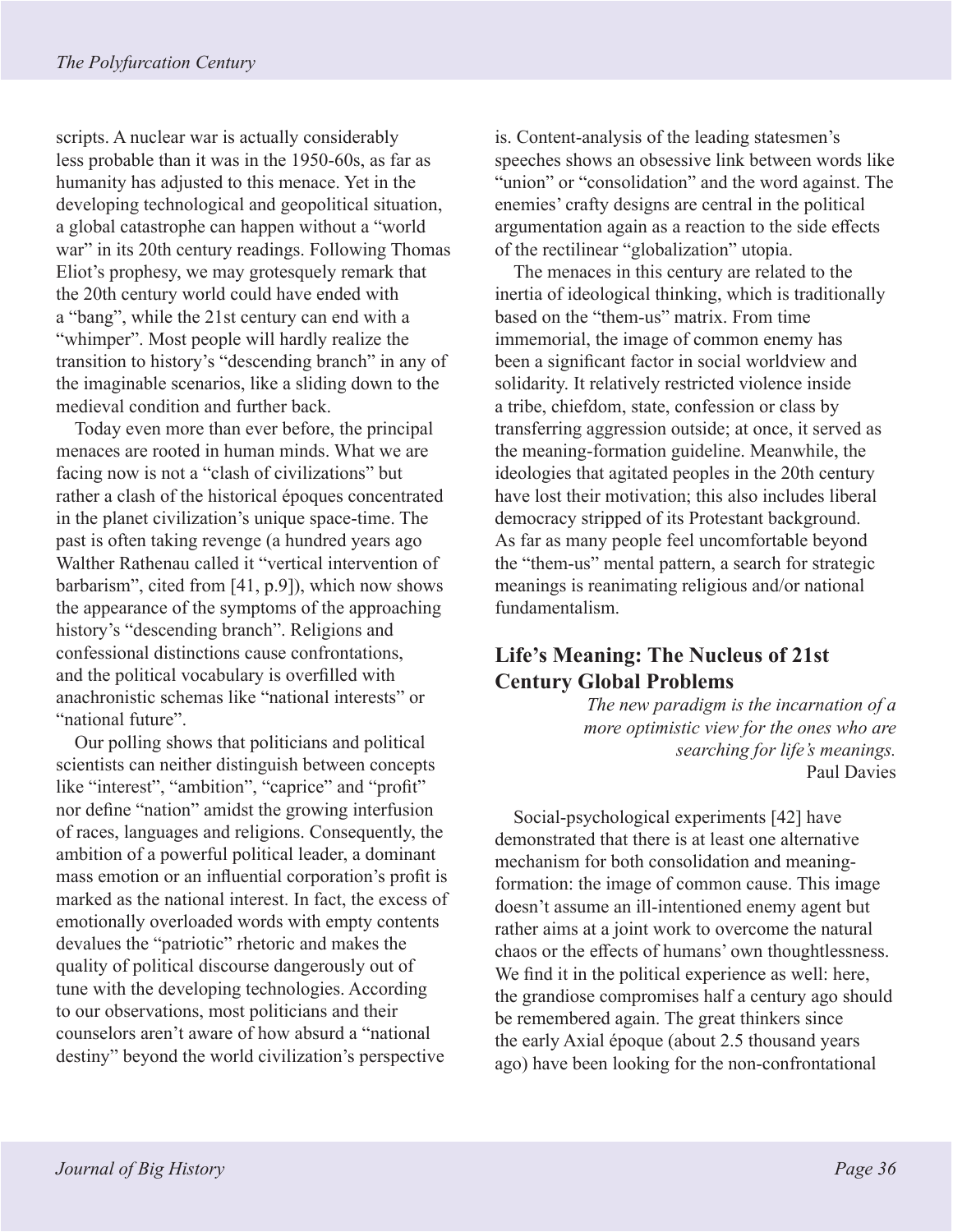solidarity concept, so that cultural history brings us high standards of panhuman meanings beyond religious or quasi-religious ideologies. However, the masses' readiness to adopt such mental constructions has always been limited. Contrariwise, historical evidence is abundant that after a long period without real or potential wars, life's meanings dilute and the masses feel nostalgia for new demons and idols.

So far, besides being a resource for meaningformation, intergroup conflicts have been social development factors as well, including the advance in humanitarian values. Yet, given the pattern of delayed dysfunction (see above), present-day technologies make this historical inertia fraught with a possible planetary collapse. Thus, life's meanings have become the nucleus of the 21st century global agenda. More specifically, the issue is about whether or not our minds prove ready to construct strategic meanings beyond ideologies and intergroup confrontations.

The fantastic époque we are living in has made all of the previous époques' material deficits potentially surmountable by the developing technologies: hunger and other vital discommodities are in modern world not so much due to the absence of products as to factors like war, blockade or overwhelming corruption. So more pressing has become the deficit of unifying meanings and values. To afford one more grotesque allegory, I would say that Cosmos is an inexhaustible source for such ones, and Big History may serve as an instrument for their abstraction. Indeed, although classical science was in its essence indifferent to human aims, values, meanings or destinies, these categories are essential in modern cross-disciplinary knowledge. Therefore, systematic outreach and awareness-raising may help develop planetary and cosmopolitan consciousness among both civil society and political leaders (by considering their professional properties).

This is the background for our practical recommendations.

#### **Recommendations**

*While considering any event, let us ask ourselves how it might be useful in the following order: 1 for humankind, 2 for the motherland, 3 for one's friends and family, 4 for oneself. The origin of all of the evils that surround us from the cradle is our manner to turn this progression backward.* Vladimir Odoyevsky

Scientists in various countries have lately been discussing calculations and respective hypotheses of the planetary Singularity. International meetings have been held and monographs and collections of papers published. The Singularity University (SU) started to function in the Silicon Valley in 2009 under the aegis of NASA and other organizations. The Center for Mega-History and System Forecasting (CMHSF) was founded in 2010 in the Institute of Oriental Studies, Russian Academy of Sciences. Similar institutions have been later formed in Japan and in some post-Soviet countries. In 2010 the International Big History Association (IBHA) was established from networking in the World History Association (WHA). Even earlier, since the early 2000s, respective cross-faculty courses have been taught in the universities of Europe, America, Asia and Australia, which gather hundreds of students in the lecture halls. Unfortunately, the two research lines – the one studying more the future and the other mostly turned to the past – are so far faintly connected. Still more lamentable is the fact that the relevant scientific discoveries have not yet attracted attention of either professional politicians or politically active citizens, though competently organized presentation might considerably influence many people's thinking and activities.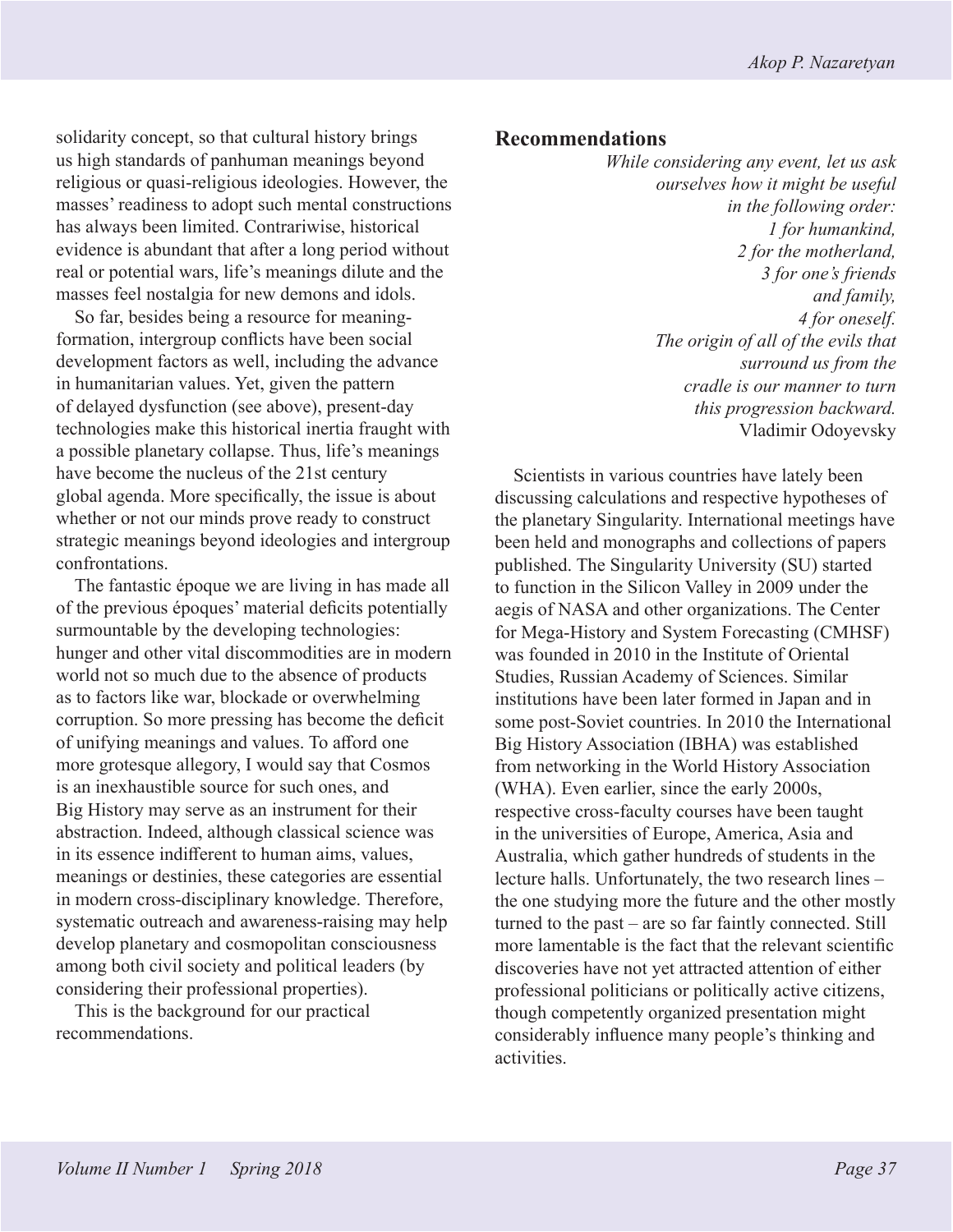Our basic suggestion is to launch an international program for extending the web of clubs and public universities in order to discuss popularly global scenarios and to demonstrate humanity's inseparable destiny in the observable future. The job might be done under the aegis of the Global Challenges Foundation and other humanitarian institutions, including UNESCO. If the suggestion excites the experts' interest, the CMHSF in contact with IBHA and SU might gather an international cross-disciplinary professional group to prepare particular syllabi, learner's guides, audio-visual and other aids for popular cosmopolitan education. A relevant set of films, gaming and other artworks has been accumulated by the professional communities for more than fifteen years. Mass media, Internetresources and opinion leaders in the informal webs and the mass and network communication psychological technologies are to be involved as well. The experience of teaching Mega-history (Big history), global prognostication and psychology of social security in various universities are to be synthesized at the preparatory stage. It goes without saying that the syllabi, didactic aids and methodic are supposed to be adapted to the audiences' cultural and religious traditions, educational attainments and professional interests. The standard syllabus might include the following subject directory.

#### **1**

The first subject scope gives elementary information about Mega-history. The teacher is to show graphically how the continual evolution of cosmos, Earthly nature and humankind has been lined up in a single, actually and potentially interdependent process. It is useful to demonstrate to what extent human body and mind, from the elementary reactions up to the most complex conceptual constructs, are related to our cosmic origin and to the evolution of life and culture.

**2**

The second subject scope includes a review of human history and prehistory emphasizing the dramatic relationship between the developments in technological and humanitarian culture. It should be shown how any new military or production technology entailed both privileges and menaces, what kind of catastrophes the misbalances between technological powers, on the one hand, and cultural and psychological self-control on the other, entailed, and how the advances in values and norms have provided societies' sustainability in spite of the growing destructive power of their technologies. Here, the story of the birth, evolutions, inner splits and compromises of the world religions, nations, and classes would be appropriate.

Great thinkers' and prophets' insights should be recounted, those that refer to the panhuman solidarity without group-versus-group confrontation, like the one by the 19th century Russian "Cosmist" philosopher in the epigraph; there are similar examples in many cultural traditions. Besides, it is high time to demonstrate to students and the general public why and how the role of individual decisions and actions in world causalities has been growing with the technological power.

To develop this subject scope, we suggest using the conception of anthroposphere as an antithesis to the bio-centric philosophy ("humans are an element of the biosphere"), which was very popular in the second half of the 20th century. That philosophy essentially promoted ecological consciousness, but later on it led its adherents into the deadlock of misanthropy. Anthroposphere is the background of the ecological philosophy in the 21st century. It is seen as a radically more complex system (compared to the pre-human biosphere) in which biota constitute the bearing substructure, and its control unit is human mind. Social-natural system's sustainability depends more and more on the conditions of the public consciousness, and the internal contradictions and disparities in its development are the chief reasons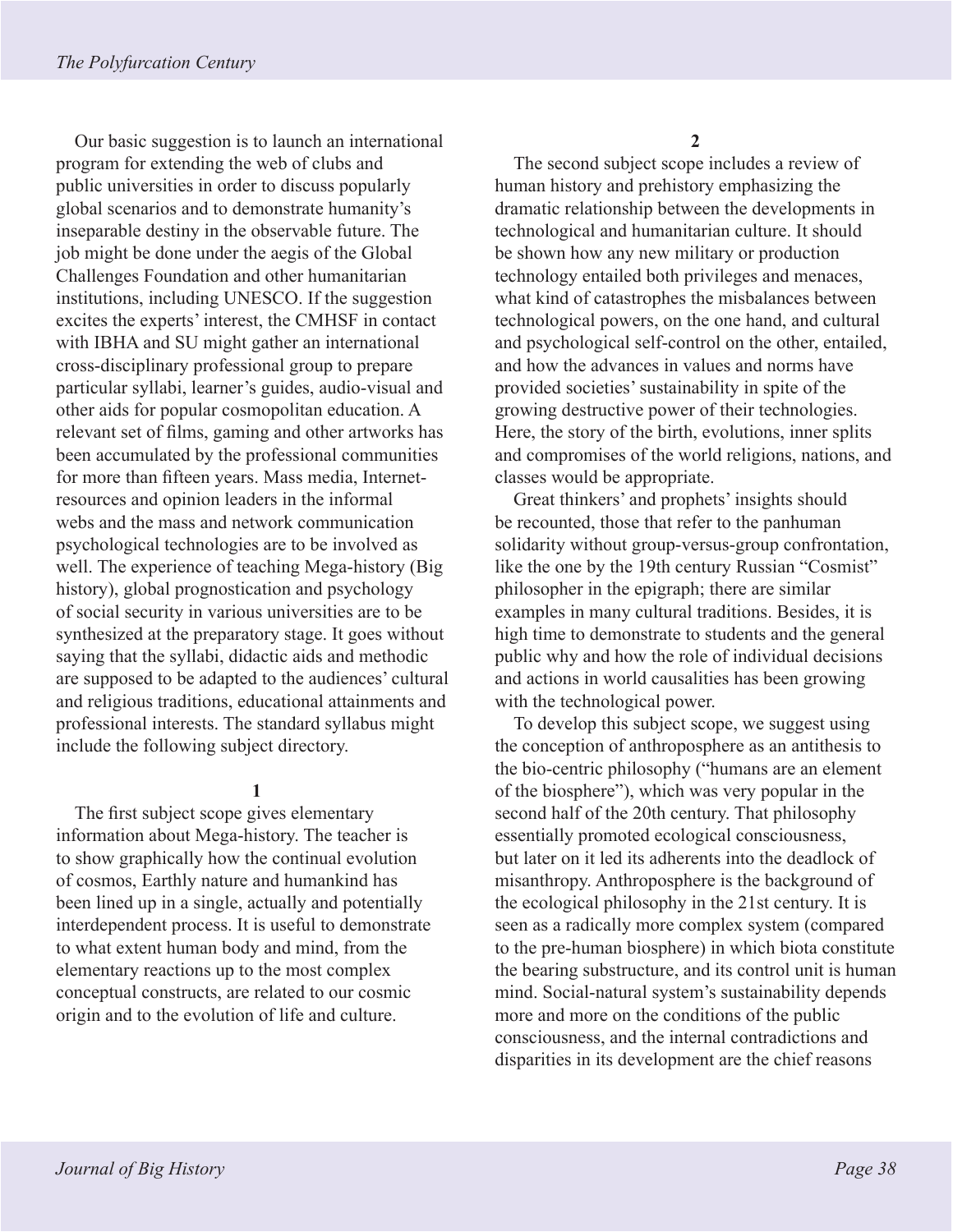for natural and social calamities, which now threaten with the Earth evolution's breakup.

**3**

The third subject scope refers to the prognostic tree. Here, it is particularly important to take into account the disputants' educational attainment, qualification and prevailing values. Subject to these qualities, up-to-date calculations and data from the sciences and the humanities should be presented to demonstrate how absurd and utopian are the "separate" futures for the national or confessional communities.

Specific experiments and trainings will demonstrate how both human solidarity and strategic life's meanings are possible based on a cosmic perspective of the intelligence that has originated from Earthly humans development, without either the "them-us" contrapositions or the appeals to a Heavenly Lord. While working with mature and especially young politicians, it is worth appealing to their professional ambitions. The trainer needs to show them how those who first exploit the evidences of the next decades' crucial moment for world history in their programs and arguments beyond "national interests" and similar archaic stereotypes can gain determinant advantage and international public support.

The crisis of the simplified versions of "Globalization" requires particular discussion. The interventions of "advanced" states and governments in the "behindhand" peoples' life, on the one hand, and mass migrations into the richer regions, on the other hand, call forth growing protests both from the "left" and the "right". It seems important to show that what provoke uncontrolled mass migrations and sudden collisions among different historical époques with resulting cultural shock are, in most cases, just poorly thought-out interventions, including the military ones. Taking into account that globalization is the imperative for the modern world's survival, collective compromise programs are necessary; otherwise, the conflicts will most probably multiply.

Conceptually, this may also be supported by the

synergetic system theory which supplements the Law of requisite variety by the Law of hierarchical compensations. The latter is as highly universal as the former one; it claims that the increase in a hierarchical system's aggregate variety results from the restriction of variety (unification) at its lower levels, and vice versa – the increase in variety at the lower level destroys the upper levels of the organization. In our case, subsequent social systems complication implies the growth of micro-group and individual varieties at the expense of diffusing macro-group (national, confessional or class) distinctions with commonly accepted panhuman values and norms.

Advisory support should be presented for Western politicians to form electoral programs and technologies that might be attractive for civil society and essentially increase their political effect. Work with "non-Western" politicians will require still more careful aid of competent analysts and opinion leaders.

In our tentative estimates, in case of the intensive involvement, the first organizational stage would take near half a year. Taking into account further approbation and corrections, the systematic campaign of full value might start a year later.

#### **References:**

- 1. Taleb N.N. (2016) The "Long Peace" Is a Statistical Illusion. http://www. fooledbyrandomness.com/pinker.pdf
- 2. Merton R.K. *Social Theory and Social Structure*. N.Y.: Free Press, 1968.
- 3. Nazaretyan A.P. (2017) *Non-Linear Futures: Mega-History, Complexity Theory, Anthropology & Psychology for Global Forecasting*. 4th ed. Moscow: Argamak-Media (In Russian).
- 4. Jantsch E. (1980) *The Self-Organizing Universe. Scientific and Human Implications of the Emerging Paradigm of Evolution*. N.Y.: Pergamon Press.
- 5. Moiseev N.N. (1991) *Universal Evolutionism: Position and Corollaries* // Problems of Philosophy, #3: 3-28 (In Russian).
- 6. Nazaretyan A.P. (1991) *Intelligence in the*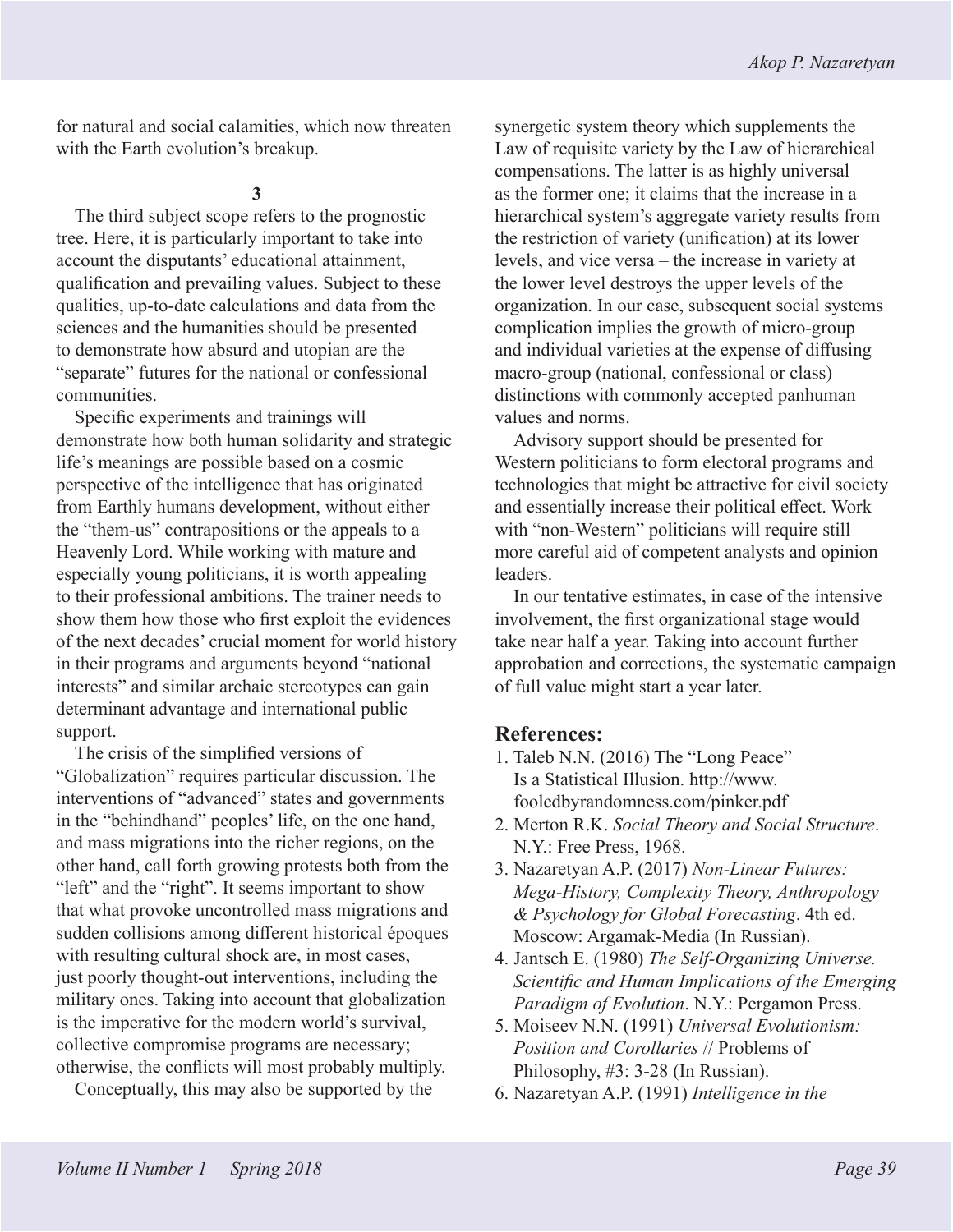*Universe: Origin, Formation and Perspectives*. Moscow: Nedra. (In Russian).

- 7. Christian D. (1991) The Case for 'Big History' // *Journal of World History* 2 (2): 223–238.
- 8. Christian D. (2004) *Maps of Time: An Introduction to Big History*. Berkeley: Calif.: Univ. of California Press.
- 9. Chaisson E.J. (2005) *Cosmic Evolution: Synthesizing Evolution, Energy, and Ethics* // Phylosophy & Science (Russian Philosophical Journal), №5: 92-105.
- 10. Nazaretyan A.P. (2005) Western and Russian Traditions in Big History: A Philosophical Insight // *Journal for General Philosophy of Science*, 36: 63-80.
- 11. Spier F. (1996) *The Structure of Big history. From the Big Bang until Today*. Amsterdam: Amsterdam University Press.
- 12 Grinin,. L.E., A.V. Korotayev, B.H. Rodrigue (eds.). (2015/2017). *From Big Bang to Global Civilization: A Big History Anthology* In 3 volumes. Delhi: Primus Books.
- 13. Nakanishi, Osamu (chief ed.) *Universal Studies and the Modern World. Becoming Global and Cosmic Humanity*. Yokohama: Institute for Global and Cosmic Peace, 2017.
- 14. Rozanov A.Yu. (2009) Life Conditions on early Earth After 4.0 Billion Years Ago // *Problems of the Origins of Life*. Moscow: Institute of Paleontology: 185-201 (In Russian).
- 15. Tyson N.DeGrass, Goldsmith D. *Origins. Fourteen Billion Years of Cosmic Evolution*. N-Y, London: W.W. Norton & Co, 2014.
- 16. Panov A.D. (2005) Scaling Law of the Biological Evolution and the Hypothesis of the Self-Consistent Galaxy Origin of Life // *Advances in Space Research*, 36: 220–225.
- 17. Snooks G.D. *The Dynamic Society. Exploring the Sources of Global Change*. London and N.Y.: Routledge, 1996.
- 18. Panov A.D. Completion of the Planetary Cycle of Evolution? // *Philosophy & Science*, 2005, #3-4: 42-49, 31-50 (In Russian). 19. Kurzweil R. (2005) The Singularity Is Near: When Humans Transcend

Biology. N.Y.: PB.

- 20. Eden, A.H., J.H. Moor, J.H. Søraker and E. Steinhart (eds.). (2012) *Singularity Hypotheses. A Scientific and Philosophical Assessment* Berlin Heidelberg: Springer-Verlag.
- 21. Nazaretyan A.P. (2016) Non-Linear Futures: The "Mysterious Singularity" in View of Mega-History // *Between Past Orthodoxies and the Future of Globalization. Contemporary Philosophical Problems*. Boston: Brill-Rodopi: 171-191.
- 22. Weinberg S. (1993) *The First Three Minutes: A Modern View of the Origin of the Universe*. N.Y.: Basic Books. 23. Deutsch D. (1997) The Fabric of Reality. London, N.Y.: Allen Lane, The Penguin Press.
- 24. Rees M. (1997) *Before the Beginning. Our Universe and Others*. N.Y.: Helix Books.
- 25. Davies P. (2004) *The Cosmic Blueprint: New Discoveries in Nature's Creative Ability to Order the Universe*. Philadelphia & London: Templeton Press.
- 26. Smolin Lee (2014) *The Singular Universe and the Reality of Time: A Proposal in Natural Philosophy*. Cambridge: Cambridge Univ. Press.
- 27. Duncker K. (1935) *Zur Psychologie des produktiven*. Denkens. Berlin: Springer.
- 28. Kaku M. (2014) *The Future of the Mind: The Scientific Quest to Understand, Enhance, and Empower the Mind*. N.Y. etc.: Doubleday.
- 29. Elias N. (1939/2000) *The Civilizing Process: Sociogenetic and Psychogenetic Investigations*. Rev. ed. Cambridge, Mass: Blackwell.
- 30. Gurr T.R. (1981) Historical Trends in Violent Crime: A Critical Review of the Evidence // *Crime & Justice: An annual Review of Research*, 3(29): 295-353.
- 31. Cockburn J.S. (1991) Patterns of Violence in English Society: Homicide in Kent, 1560-1985 // *Past & Present*, 130: 70-106.
- 32. Keeley L.H. (1996) *War before Civilization. The Myth of the Peaceful Savage*. N.Y.: Oxford University Press.
- 33. Eisner M. (2003) Long-Term Historical Trend in Violent Crime // *Crime & Justice*, 30: 83-142.